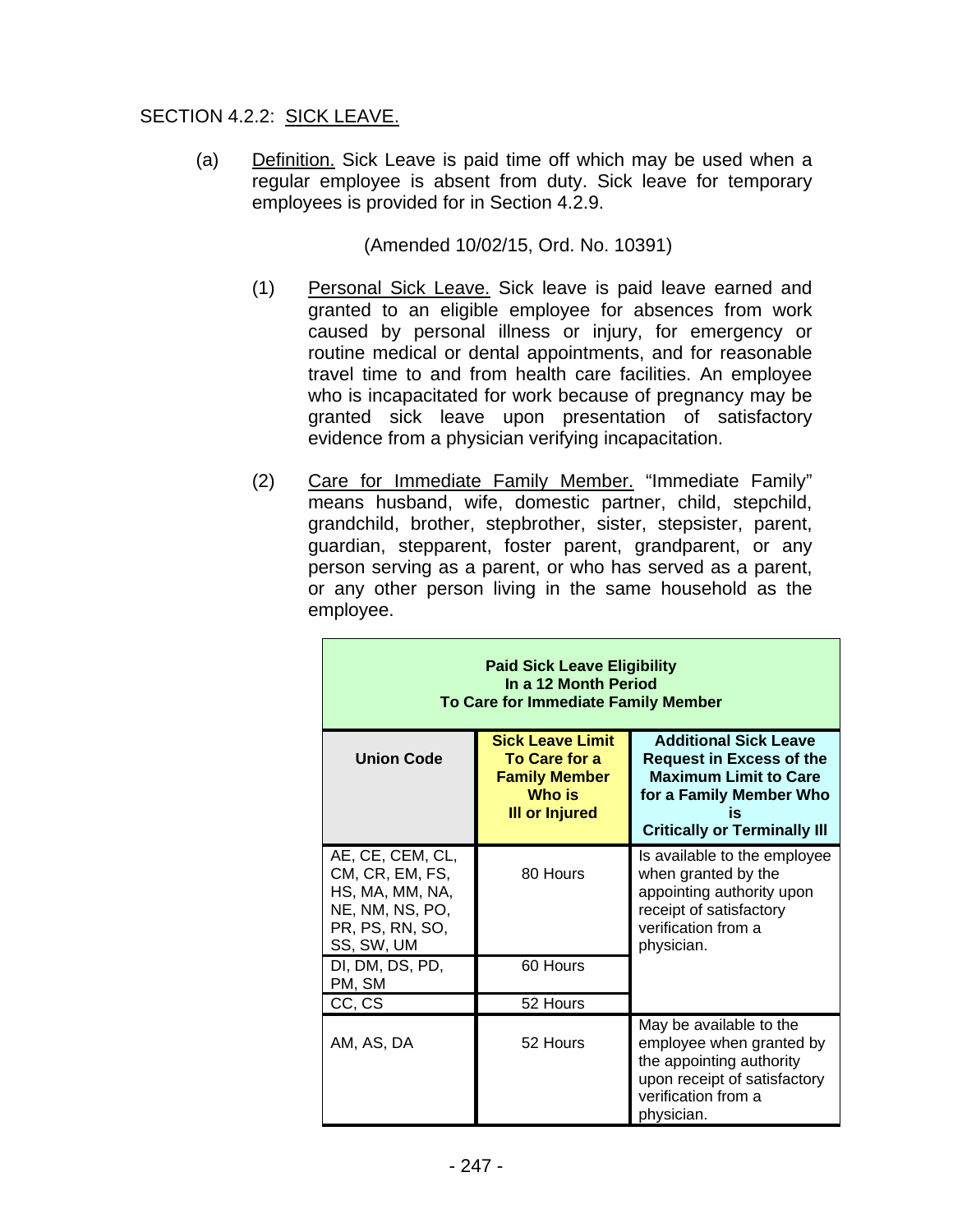(Amended 09/25/09, Ord. No. 10008) (Amended 04/15/16, Ord. No. 10418)

- (b) Eligibility. Employees eligible to earn sick leave are those employees who are paid at a biweekly rate, and who have regularly scheduled paid service of not less than one-half of the standard eighty (80) hour pay period or standard eighty-five (85) hour work period for employees in DS or SM units.
- (c) Earnings. Eligible employees shall earn sick leave credit at the rate of five percent (5%) of the employee's regularly scheduled hours per pay period. The hour/day approximate equivalent sick leave accrual for full-time employees over one year (26 pay periods) is one hundred four (104) hours, or thirteen (13) days. Sick leave is credited in units of one-tenth (1/10) of one hour, up to a maximum of four (4) hours, at the beginning of the pay period following the one in which it was earned.
	- (1) Earn Rate. Eligible employees shall earn sick leave credit at the rate of five percent (5%) of the employee's regularly scheduled hours per standard work period. The hour/day approximate equivalent sick leave accrual for full-time employees over one year (26 pay periods) is one hundred ten and one-half (110½) hours, or thirteen (13) days. Sick leave is credited in units of one-tenth (1/10) of one hour, up to a maximum of four-and-one-quarter (4.25) hours at the beginning of the standard work period following the one in which it was earned.

Eligible Classes: Classes designated DS and SM.

- (2) Irregular or Rotating Shifts. Paid service during one (1) pay period shall not be considered in computing sick leave earned during any other pay period except when a full-time employee works irregular or rotating shifts that average the full schedule, as defined in Section 1.5.1 (Work Periods). Such employee shall earn the normal full amount of sick leave, but not more than the normal full amount, for each such pay period worked.
- (3) Advanced Credit. Employees first employed, or reemployed after a break in service when earned sick leave is not restored, shall be advanced eighty (80) hours of sick leave credit at the time of employment. Employees receiving advanced sick leave credit shall not accrue additional sick leave credits during the pay periods that the credited 80 hours were advanced.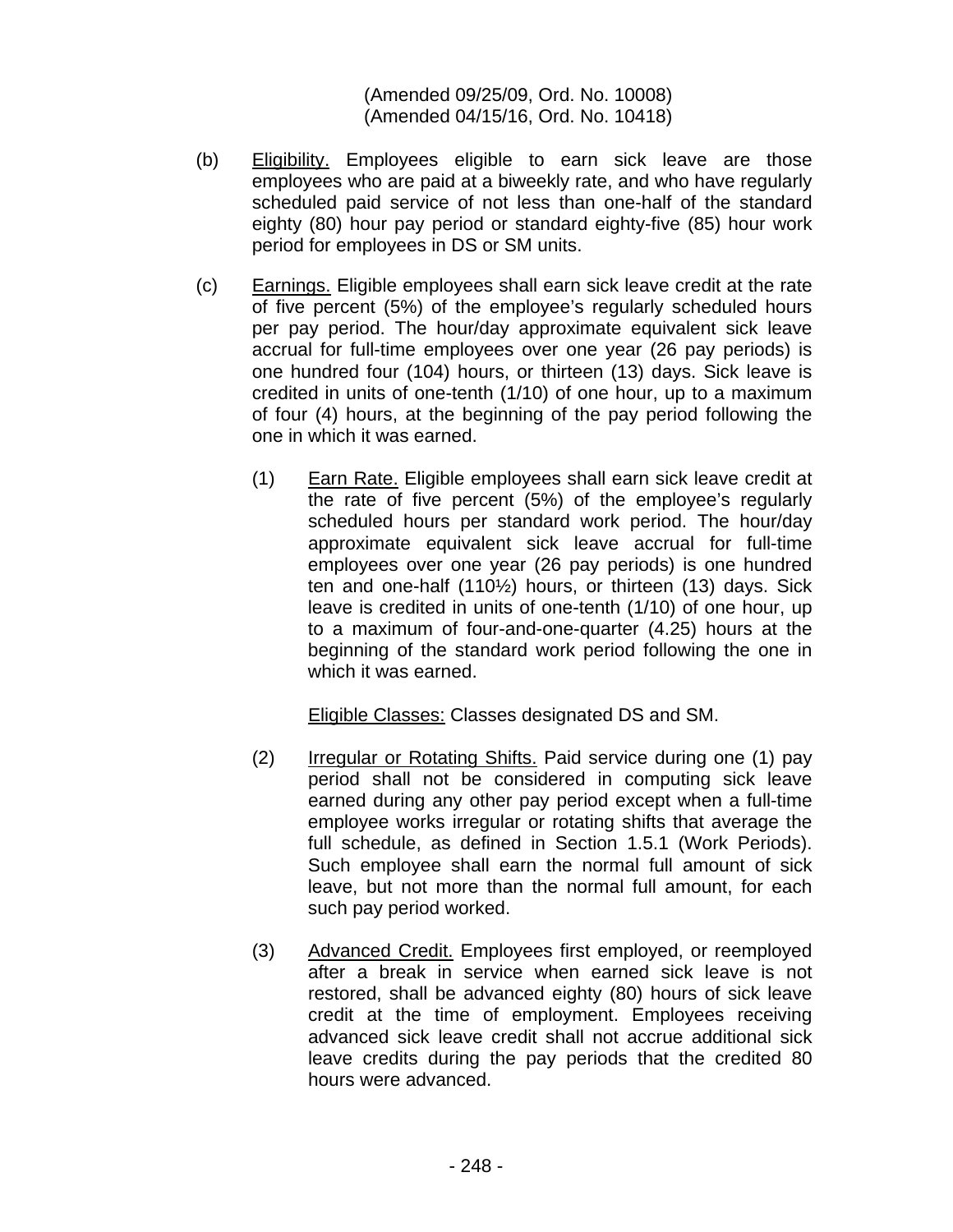Eligible Classes: Classes designated CEM, EM, MA, NM, NA, NE, NS and UM.

#### (Amended 10/14/16; Ord. No. 10439)

(4) Pandemic Advanced Credit Leave. During a Pandemic, as declared by the Board of Supervisors and/or Chief Administrative Officer, employees who are ill with flu like symptoms, as defined by the Centers for Disease Control, and have exhausted all leave balances, may request and shall be advanced up to 120 hours of sick leave per fiscal year.

(Amended 03/27/20; Ord. No. 10666)

- (a) The advanced sick leave credits are treated like regular sick leave and can be taken in units of 1/10 of an hour for either the employee or the care of an employee's immediate family member as defined in Section 4.2.2. (a)(2) above.
- (b) Advanced sick leave credits cannot be used in conjunction with Voluntary Time Off.
- (c) Once an employee returns to work and begins accruing sick leave, the credit for the new sick leave hours will reduce the negative sick leave balance before any positive hours are credited.
- (d) If an employee separates from County service and is at a negative sick leave balance, the employee will be required to repay the sick leave from their final pay out.
- (e) This leave shall not be available to any employee currently on an approved leave of absence.
- (f) Duration. This provision shall only be operative through:
	- (1) June 30, 2022 for regular employees designated AE, AM, AS, CC, CL, CM, CR, CS, DA, DI, DM, DS, FS, HS, MM, PD, PM, PO, PR, PS, RN, SO, SM, SS, and SW; and
	- (2) June 30, 2022 for regular employees designated CE, CEM, EM, MA, NA, NE, NM, NS, and UM.

(Added 10/23/09, Ord. No. 10016) (Amended 06/17/11, Ord. No. 10153)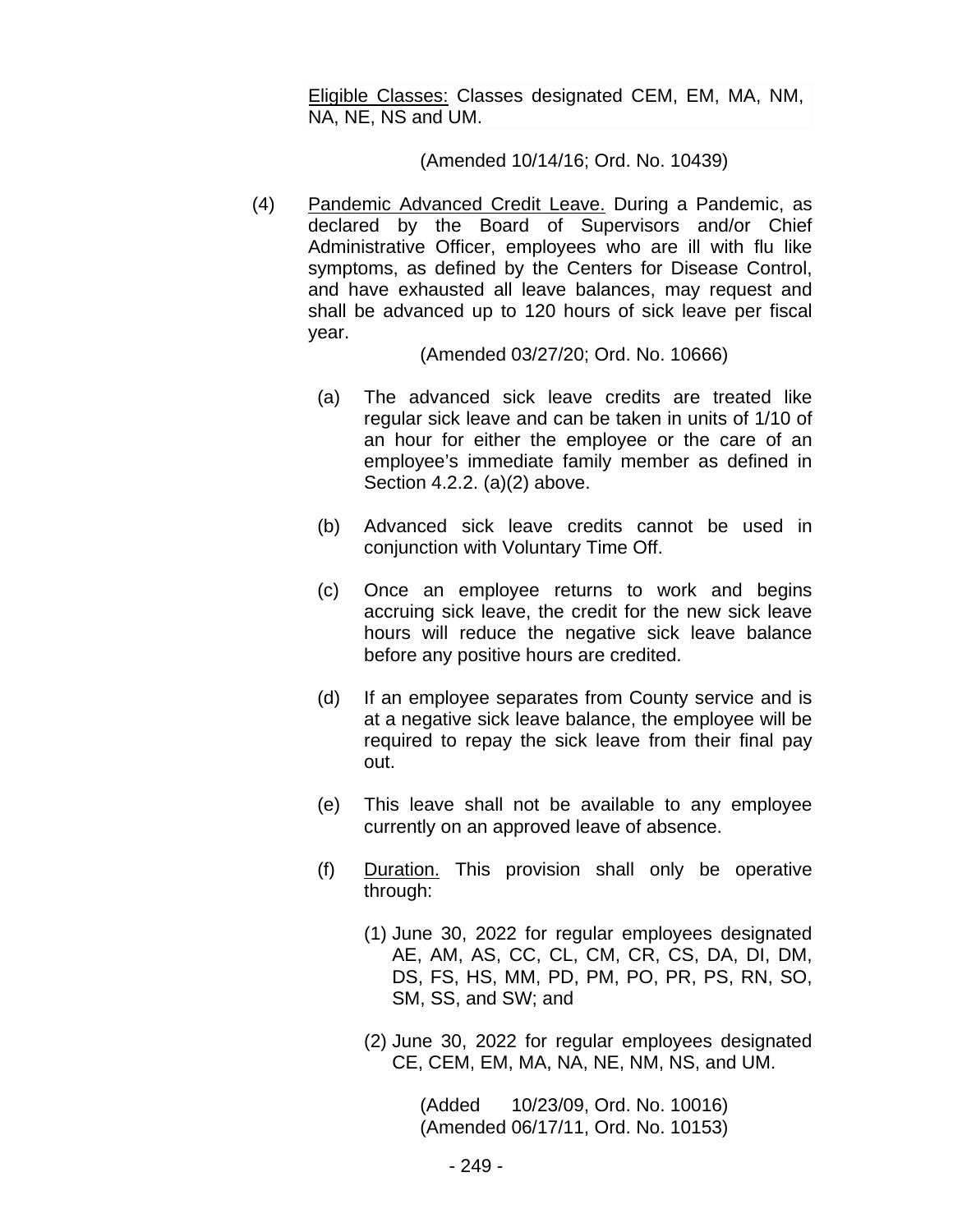(Amended 06/29/12, Ord. No. 10215) (Amended 07/12/13, Ord. Nos. 10268, 10269) (Amended 08/09/13; Ord. No. 10277) (Amended 01/09/15; Ord. No. 10368) (Amended 06/26/15; Ord. No. 10388) (Amended 06/23/17; Ord. No. 10483) (Amended 06/22/18; Ord. No. 10542)

(5) Reserve Sick Leave Credit. At time of hire, an eligible employee is credited ten (10) days reserve sick leave pending normal accrual during the first year of employment.

> Eligible Classes: Classes designated AM, AS, CC, CS, DA, PD and PM.

- (d) Use of Sick Leave.
	- (1) Availability of Credits. Sick leave credit shall be available for use on the first day of the pay period following the pay period in which it was earned, and not before. No sick leave shall be granted in excess of the employee's credits, except as stated in subsection (c)(3) and (4) (Earnings) above.
	- (2) Minimum Unit. Sick leave credit is taken in units of one-tenth (1/10) of an hour.
	- (3) Holidays. Paid holidays immediately preceding, immediately following, or wholly within the period for which sick leave is granted shall not be regarded as part of such period of sick leave.
	- (4) Illness Occurring During Vacation. Upon request of an employee the appointing authority may allow the substitution of sick leave for paid vacation, if the employee was ill or injured as set forth below:

| <b>Union Code</b>                                                        | <b>Substitution of Sick Leave</b><br>for Paid Vacation |                                         |
|--------------------------------------------------------------------------|--------------------------------------------------------|-----------------------------------------|
|                                                                          | <b>Illness or Injury</b><br><b>Requirement</b>         | <b>Allowable</b><br><b>Substitution</b> |
| AE, CE, CEM,<br>CL, CM, CR,<br>EM, FS, HS,<br>MA, MM, NA,<br>NE, NM, NS, | Three (3) or more<br>consecutive days                  | Three (3) or more<br>days               |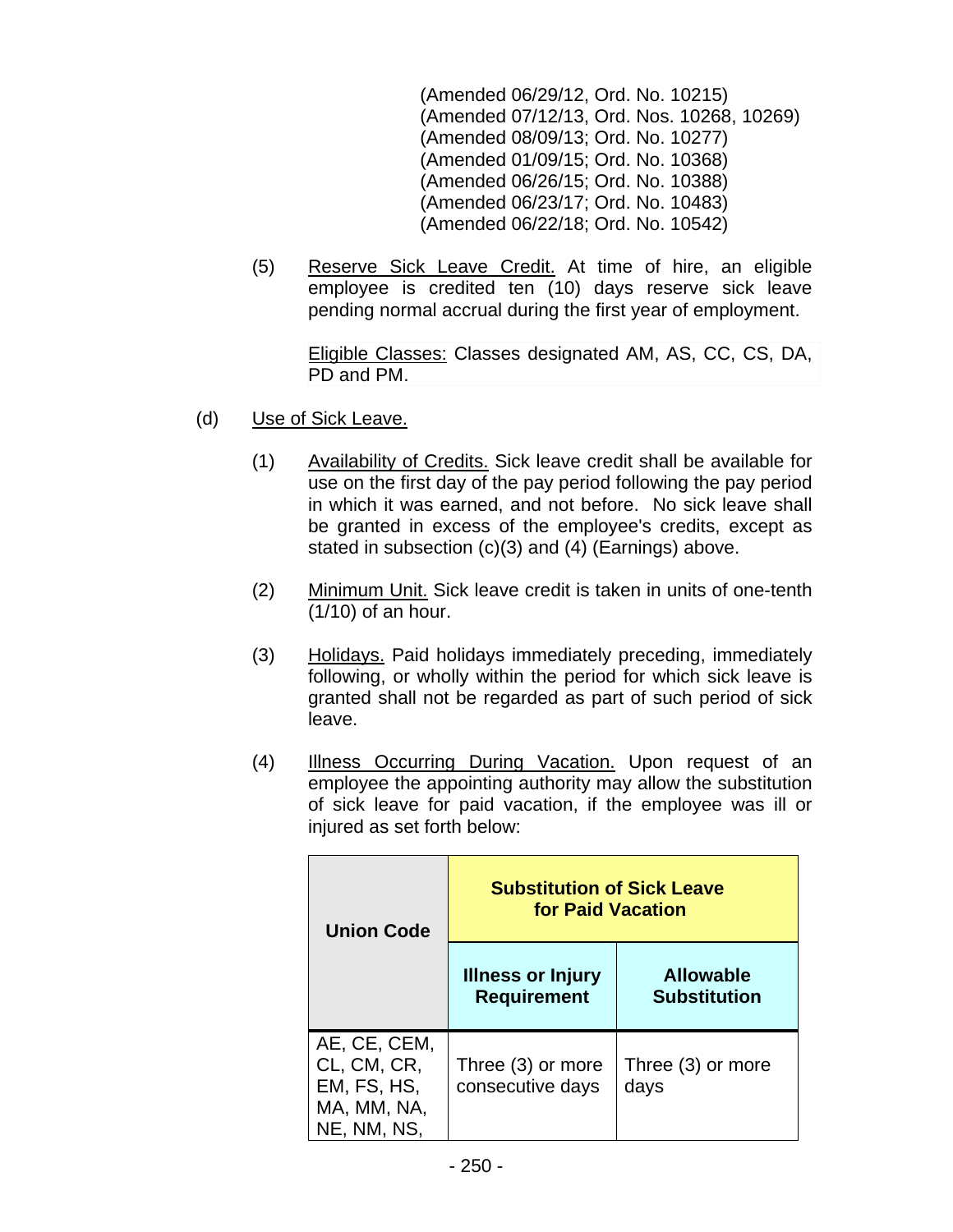| <b>Union Code</b>                        | <b>Substitution of Sick Leave</b><br><b>for Paid Vacation</b> |                                         |
|------------------------------------------|---------------------------------------------------------------|-----------------------------------------|
|                                          | <b>Illness or Injury</b><br><b>Requirement</b>                | <b>Allowable</b><br><b>Substitution</b> |
| PD, PM, PO,<br>PR, PS, RN,<br>SO, SS, UM |                                                               |                                         |
| AM, AS, CC,<br>CS, DA                    | Three (3) or more<br>consecutive days                         | Five (5) or more<br>days                |
| DS, SM, SW                               | Five (5) or more<br>consecutive days                          | Five (5) or more<br>days                |
| DI, DM                                   | Twenty-four (24)<br>or more<br>consecutive hours              | Twenty-four (24)<br><b>Hours</b>        |

(Amended 04/15/16; Ord. No. 10418)

(5) Adoption of Child. Employees in eligible classes listed below shall be entitled to use up to eighty (80) hours of their accrued sick leave to make arrangements for the adoption of, and to care for, the adopted child.

> Eligible Classes: Classes designated CE, CEM, SO, MA, UM, EM, NA, NE, NS and NM.

> > (Amended 10/14/16; Ord. No. 10439)

- (6) Combination with Bereavement Leave. An employee shall be entitled to use two (2) days of sick leave as bereavement leave.
- (7) Combination with Labor Code Section 4850 Leave. A person receiving paid leave pursuant to Labor Code Section 4850 shall not use paid sick leave unless and until Labor Code Section 4850 paid leave is exhausted.
- (e) Request for Sick Leave.
	- (1) Each request for sick leave shall set forth the reasons for the request and such further information as may be required.
	- (2) If an Employee has used fifty percent of their annual sick leave accrual in a calendar year, each request for more than the number of consecutive work days/hours specified below shall be accompanied by a doctor's verification or other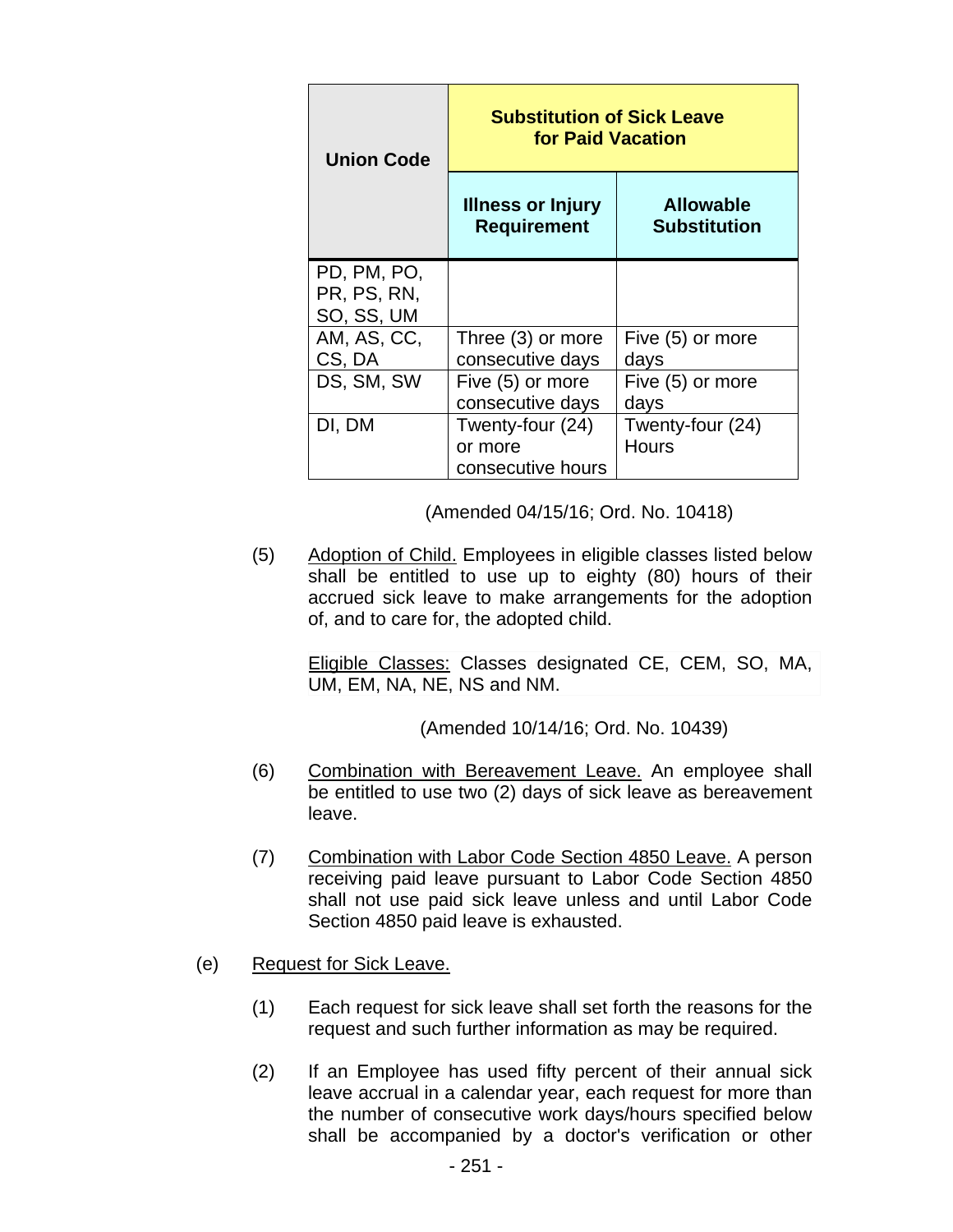evidence satisfactory to the appointing authority which demonstrates the employee's incapacity to return to work or necessity to be absent. Requests because of the death of a member of the employee's immediate family will not require such verification. Employees shall not be required to present such verification for sick leave purposes until after the expiration of the consecutive days/hours below unless their appointing authority has good cause to require earlier verification and has so informed the employee prior to or during the employee's absence.

| <b>Sick Leave Verification Summary</b>                                                                                             |                                                                                                      |
|------------------------------------------------------------------------------------------------------------------------------------|------------------------------------------------------------------------------------------------------|
| <b>Union Code</b>                                                                                                                  | <b>Verification Required</b>                                                                         |
| AE, AM, AS, CE, CEM,<br>CL, CM, CR, DA, DS,<br>EM, FS, HS, MA, MM,<br>NA, NE, NM, NS, PD,<br>PM, PO, PR, PS, RN,<br>SM, SO, SS, UM | Five (5) work days or earlier.<br>The appointing authority may<br>require such earlier verification. |
| CC, CS, SW                                                                                                                         | Five (5) work days, or forty (40)<br>hours if employee is on an<br>alternate work schedule.          |
| DI, DM                                                                                                                             | Forty (40) hours                                                                                     |

(Amended 04/15/16; Ord. No. 10418)

- (f) Payoff of Unused Sick Leave. Cash payment and credit toward retirement for employees' unused sick leave credits.
	- (1) Ineligible for Compensation. Employees who enter County service on or after July 1, 1979 (June 25, 1981 for employees in classes designated DS and SM and June 30, 1979 for employees in classes designated SW) shall not be eligible for compensation for any of their unused sick leave credits, except for employees in classes designated EM, NA, NE, NM, NS and UM which are defined in subsection (h) (Conversion of Sick Leave Credits to Cash at Termination or Retirement) below.

### (Amended 10/14/16; Ord. No. 10439)

- 252 - (2) Eligible for Compensation. An employee who entered County service prior to July 1, 1979 (June 25, 1981 for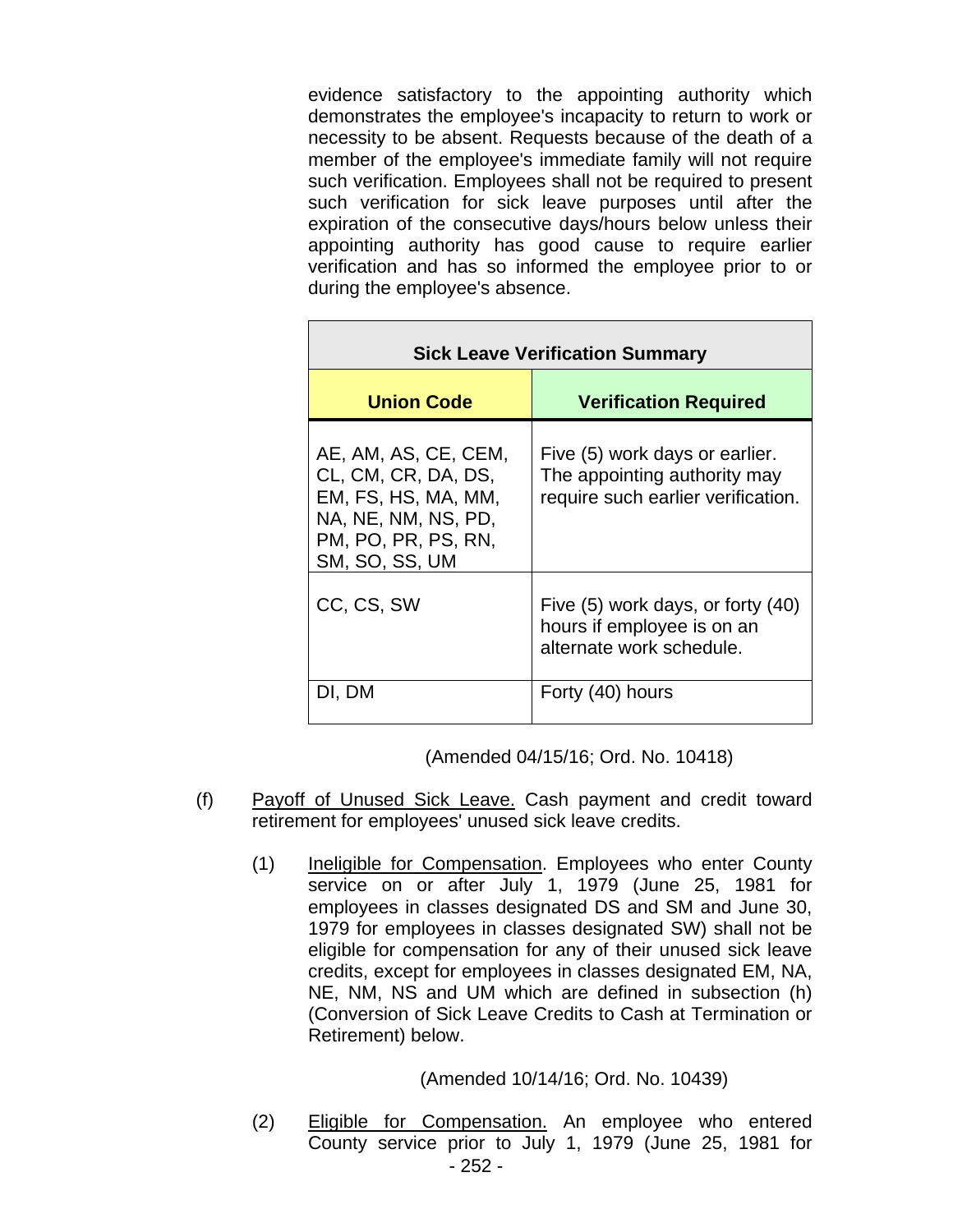employees in classes designated DS and SM and June 30, 1979 for employees in classes designated SW) with ten (10) or more years of continuous service during that employee's present employment who retires, voluntarily terminates, dies, discontinues earning sick leave credits by reason of that employee changing from being paid at a biweekly rate, is elected to County Office, or is laid off, shall be paid twentyfive percent (25%) of that employee's accumulated sick leave credits on one of the payout ranges below. An employee who received such compensation shall have no right to restoration of any sick leave credit upon return to County service. Use the table in subsection (a) below to determine the appropriate payout range for all eligible employees except MA and the table in subsection (b) to determine the appropriate payout range for eligible MA employees.

| <b>All Eligible Employees (Except</b>                                                                                                                                                                                                                             |    |         |
|-------------------------------------------------------------------------------------------------------------------------------------------------------------------------------------------------------------------------------------------------------------------|----|---------|
| <b>Employees in Classes Designated</b>                                                                                                                                                                                                                            |    |         |
| MA as of June 28, 1979)                                                                                                                                                                                                                                           |    |         |
|                                                                                                                                                                                                                                                                   |    |         |
| \$0                                                                                                                                                                                                                                                               | to | \$6,000 |
| 6,001                                                                                                                                                                                                                                                             | to | 7,000   |
| 7,001                                                                                                                                                                                                                                                             | to | 8,000   |
| 8,001                                                                                                                                                                                                                                                             | to | 9,000   |
| 9,001                                                                                                                                                                                                                                                             | to | 10,000  |
| 10,001                                                                                                                                                                                                                                                            | to | 11,000  |
| 11,001                                                                                                                                                                                                                                                            | to | 12,000  |
| credits shall not exceed the upper<br>limit of the range at which the<br>employee's unused credits lie as of<br>June 28, 1979 (June 24, 1981 for<br>employees in classes designated DS<br>and SM and June 30, 1979 for<br>employees in classes designated<br>SW). |    |         |
| Steps to Compute 25% Payout.                                                                                                                                                                                                                                      |    |         |
| 1. Using above dates calculate the<br>value of 25% of the final sick<br>leave balance at the wage rate<br>in effect on the applicable date<br>shown above and identify the<br>payout range in which<br>this                                                       |    |         |

(a) Steps to Compute 25% Payout.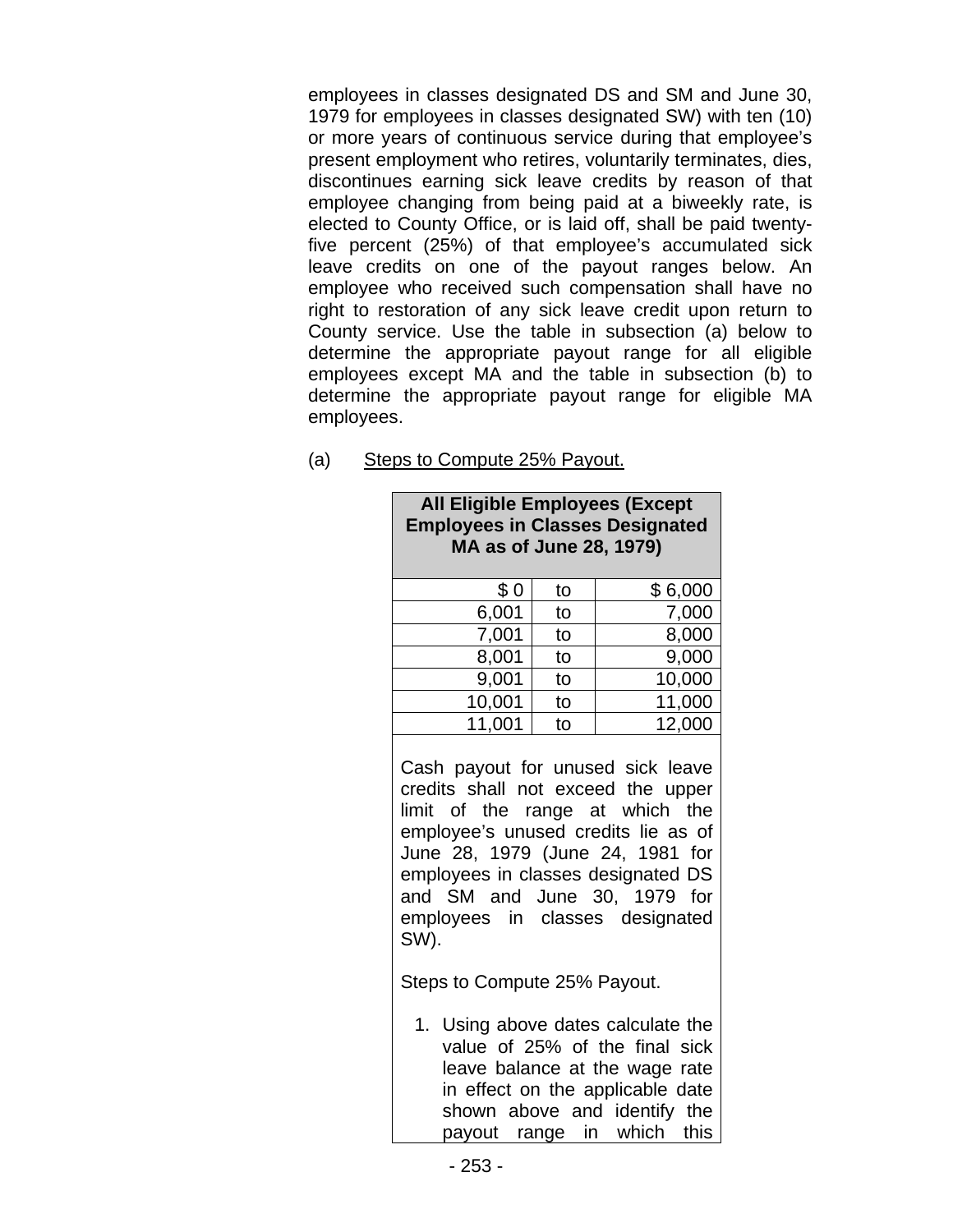### **All Eligible Employees (Except Employees in Classes Designated MA as of June 28, 1979)**

amount falls.

- 2. Calculate the value of 25% of the final wage rate.
- 3. The cash payout shall be the lesser of the upper limit of the range identified in step 1 or the calculated value from step 2.
- (b) Steps to Compute 25% Payout MA Classes.

| <b>Employees in Classes Designated</b><br><b>MA as of June 28, 1979</b>                                                                                                                                     |                                                                                                                                                                                                                                                                                                              |  |
|-------------------------------------------------------------------------------------------------------------------------------------------------------------------------------------------------------------|--------------------------------------------------------------------------------------------------------------------------------------------------------------------------------------------------------------------------------------------------------------------------------------------------------------|--|
| $$0 - 6,000$<br>$6,001 - 8,000$<br>8,001 - 9,000<br>$9,001 - 10,000$<br>$\frac{10,001 - 11,000}{\cdots}$<br>11,001 - 12,000<br>12,001 - 13,000<br>13,001 - 14,000<br>$14,001 - 15,000$<br>$15,001 - 16,000$ | \$19,001 - 20,000<br>20,001 - 21,000<br>21,001 - 22,000<br>$22,001 - 23,000$<br>$23,001 - 24,000$<br>24,001 - 25,000<br>25,001 - 26,000<br>26,001 - 27,000<br>$27,001 - 28,000$<br>28,001 - 29,000                                                                                                           |  |
| $16,001 - 17,000$<br>$17,001 - 18,000$<br>18,001 - 19,000                                                                                                                                                   | $29,001 - 30,000$<br>$\overline{30,001}$ - 31,000<br>31,001 - 32,000                                                                                                                                                                                                                                         |  |
| 1979.                                                                                                                                                                                                       | Cash payout for unused sick leave<br>credits shall not exceed the upper limit<br>of the range at which the employee's<br>unused credits lie as of June 28,                                                                                                                                                   |  |
| Steps to Compute 25% Payout.                                                                                                                                                                                |                                                                                                                                                                                                                                                                                                              |  |
| 1.<br>amount falls.<br>2.                                                                                                                                                                                   | Using above dates calculate the<br>value of 25% of the final sick<br>leave balance at the wage rate<br>in effect on the applicable date<br>shown above and identify the<br>payout range in which this<br>Calculate the value of 25% of<br>the final sick leave balance at<br>the employee's final wage rate. |  |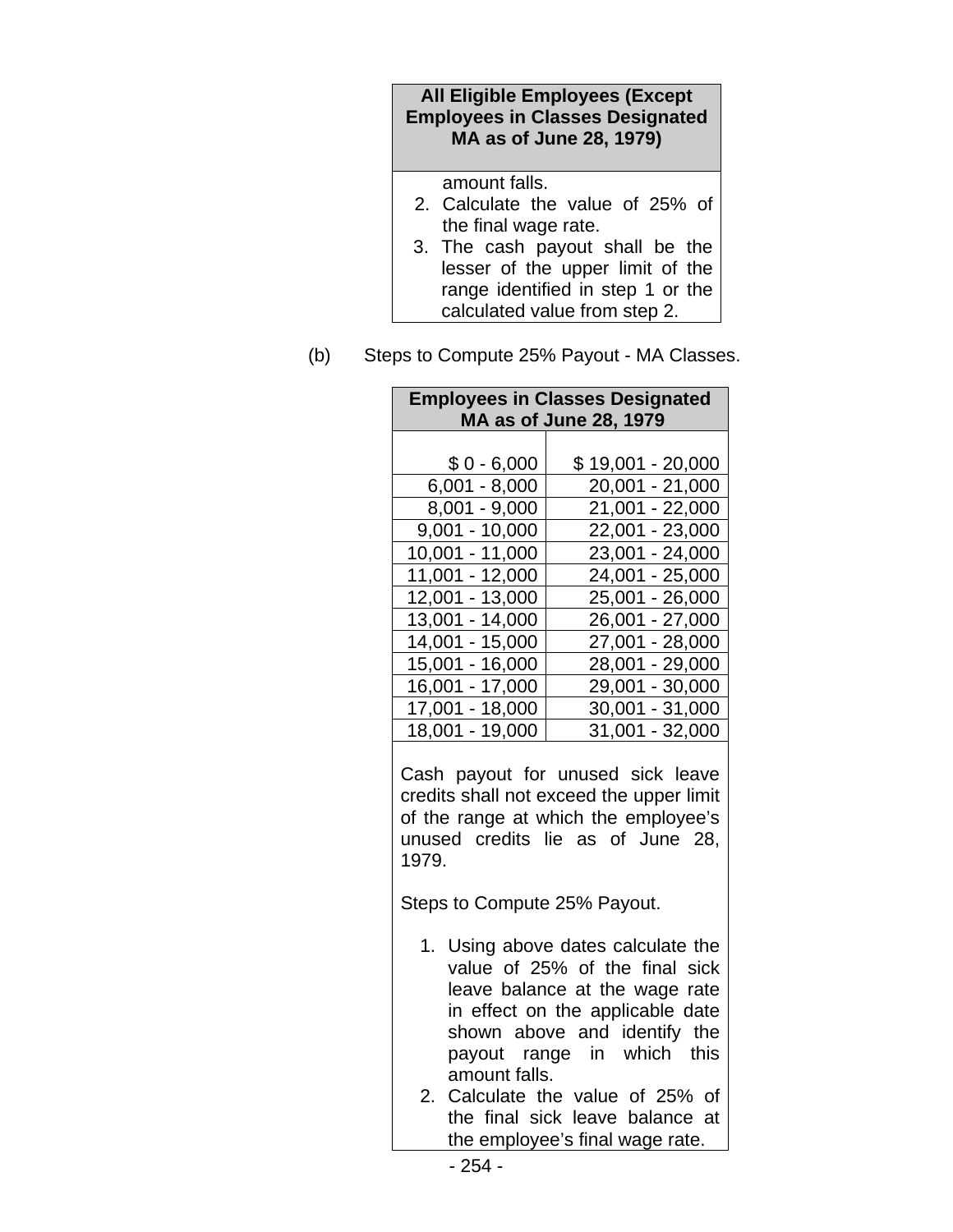| <b>Employees in Classes Designated</b><br><b>MA as of June 28, 1979</b> |  |
|-------------------------------------------------------------------------|--|
| 3. The cash payout shall be the                                         |  |
| lesser of the upper limit of the                                        |  |
| range identified in step 1 or the                                       |  |
| calculated value from step 2.                                           |  |

(Amended 10/04/13, Ord. No. 10290)

## (g) Conversion of Sick Leave Credits to Retirement Service Credit.

- (1) Eligible employees in classes listed below, may, upon retirement, deferred retirement, disability retirement from County Service, or death, convert all or a portion of their sick leave balance into retirement service credits subject to the rules and regulations of the San Diego County Employees' Retirement Association, provided that:
	- (a) The employee has completed five (5) or more years of continuous service during that employee's present employment; and
	- (b) The employee's sick leave balance totals one hundred (100) hours or more.

Eligible Classes: Classes designated CE, CEM, MA, and SO.

(Amended 10/14/16; Ord. No. 10439)

- (2) Upon retirement, deferred retirement, disability retirement from County Service, or death, an eligible employee's sick leave balance may be converted into retirement service credits subject to the rules and regulations of the San Diego County Employee's Retirement Association, provided that:
	- (a) The employee has completed ten (10) or more years of continuous service during that employee's present employment; and
	- (b) The employee's sick leave balance totals three hundred (300) hours or more; and therefore,
	- (c) Employees with ten (10) or more years of service may convert one hundred percent (100%) of their total sick leave credits.

Eligible Classes: Classes designated AE, AM, AS, CC, CL, CM, CR, CS, DA, DI, DM, DS, FS, HS, MM, PD, PM, PO, PR, PS, RN, SM, SS, and SW.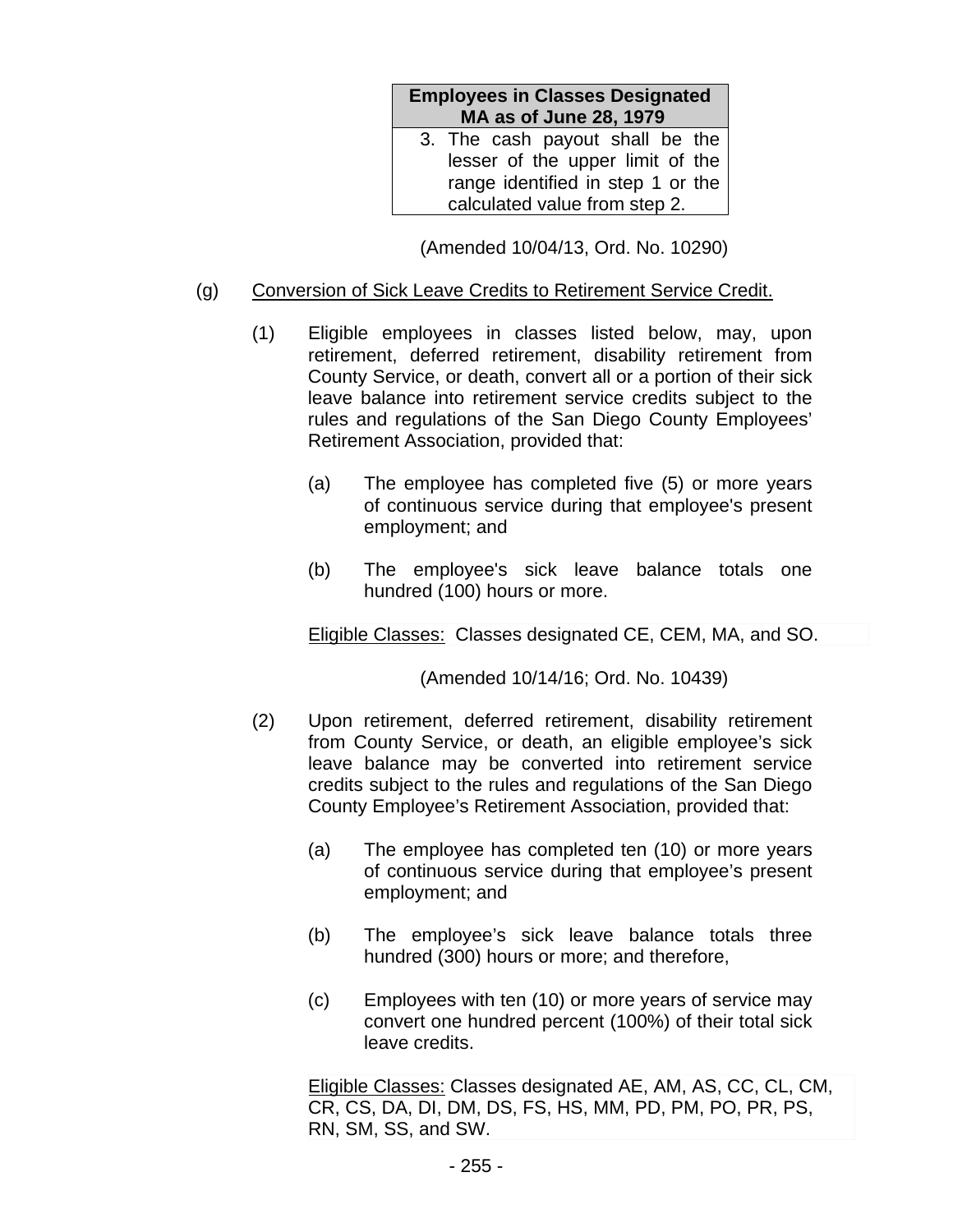### (Amended 10/14/16; Ord. No. 10439)

- (h) Conversion of Sick Leave Credits to Cash or Retirement at **Termination** 
	- (1) Except as otherwise provided, eligible employees, who have reached the age of fifty-five (55) (age fifty (50) for employees in classes designated SM or in classes 000260 and 000265) in the classes listed below, upon retirement, deferred retirement, disability retirement from County Service, or death, may elect to convert sick leave credits to cash or retirement service credit as follows:
		- (a) Eligible employees may convert all or a portion of their sick leave balance to cash at fifty percent (50%) of its value, except as otherwise provided in subsection 4.2.2(h)(2). One hundred percent (100%) of all sick leave credits that are paid to the employee in cash at fifty percent (50%) of their value will be removed from the employee's sick leave balance.
		- (b) Eligible employees may, upon retirement, deferred retirement, disability retirement from County Service, or death, convert all or a portion of their sick leave balance into retirement service credits subject to the rules and regulations of the San Diego County Employees' Retirement Association, provided that:
			- i. The employee has completed five (5) or more years of continuous service during that employee's present employment; and
			- ii. The employee's sick leave balance totals one hundred (100) hours or more.
		- (c) Eligible employees who have reached the age of fiftyfive (55) (age fifty (50) for employees in the classes designated SM or in classes 000260 and 000265), but not satisfied (a) or (b) shall receive cash at fifty percent (50%) of the value of that employee's accumulated sick leave credits.

Eligible Classes: Classes designated EM, NA, NE, NM, NS, SM, and UM

(2) Eligible employees who have not reached the age of fifty-five (55) (age fifty (50) for employees in the classes designated SM or in classes 000260 and 000265) in the classes listed below, who retire, voluntarily terminate, or die, shall receive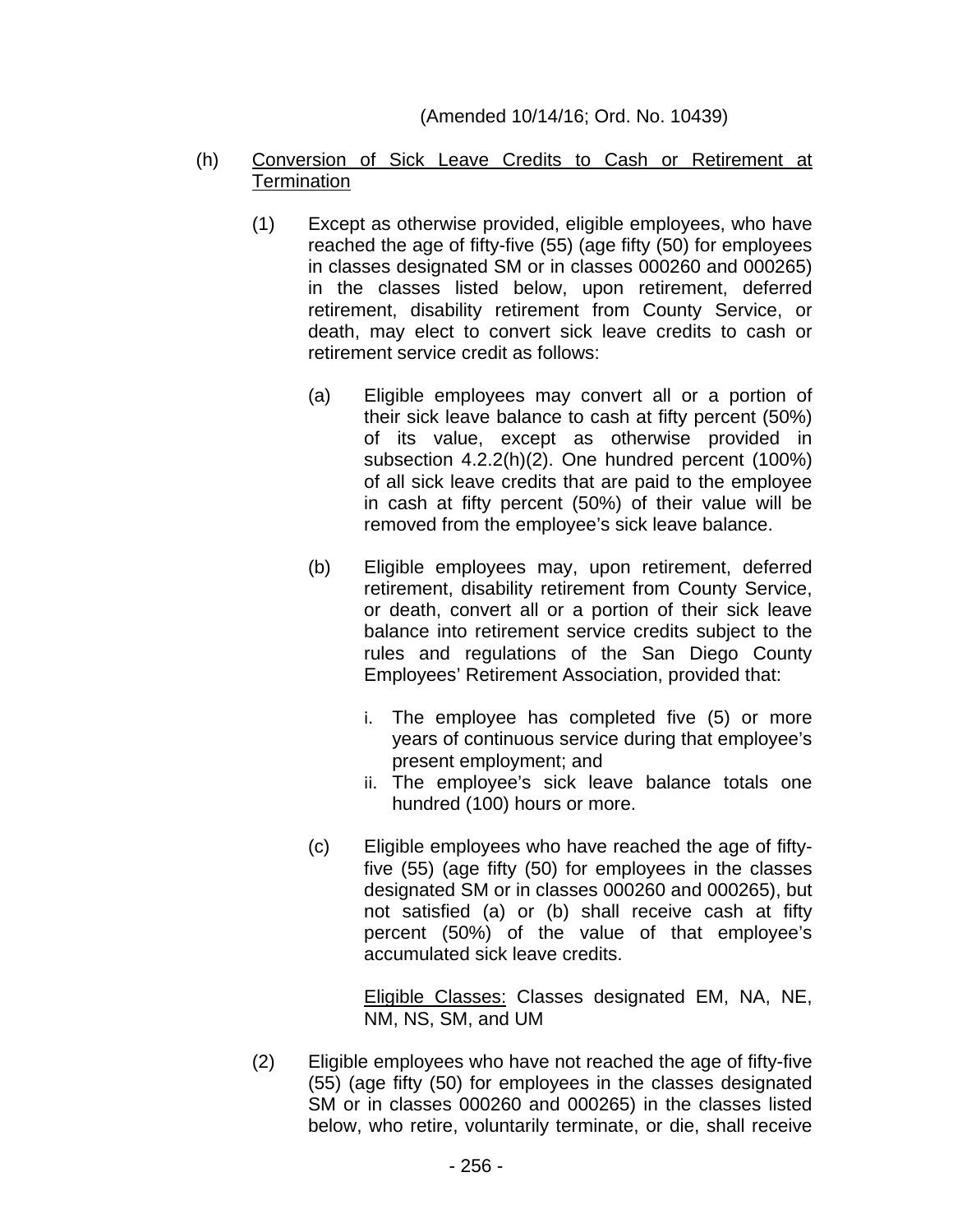cash at fifty percent (50%) of the value of that employee's accumulated sick leave credits.

Eligible Classes: Classes designated EM, NA, NE, NM, NS, SM, and UM

(3) The entire amount of the advanced sick leave credits provided in section 4.2.2(c)(3) may not be eligible for retirement conversion upon separation from the County. Advanced sick leave hours will become convertible to cash pursuant to this section as they are earned under the provisions of 4.2.2(c).

Eligible Classes: Classes designated EM, NA, NE, NM, NS, SM, and UM

- (4) Terminal Pay Plan.
	- (a) All employees shall participate in the County's Terminal Pay Plan (Plan). However, only the terminal paychecks (including sick leave, if applicable) of those employees who have reached the age of fifty-five (55) (age fifty (50) for employees in classes designated DS, SM, and Classes 000160, 000260 and 000265) shall be placed into the Plan. These terminal paychecks shall be placed into the Plan on a pre-tax basis in accordance with the Plan, all applicable laws and all rules and regulations applicable to the Plan.
	- (b) Notwithstanding subsections 4.2.2(f) (Payoff of Unused Sick Leave) and 4.2.2(h)(1) above, an eligible employee in classes designated AE, AM, AS, CC, CE, CEM, CL, CM, CR, CS, DA, DI, DM, DS, EM, FS, HS, MA, MM, NA, NE, NM, NS, PD, PM, PO, PR, PS, RN, SO, SS, SW and UM, who is a participant in the County of San Diego Defined Benefit Pension Plan, or the County of San Diego Defined Contribution Savings Plan, or both, on the date of his or her separation from County service, shall not be paid the monetary value of the sick leave balance otherwise payable under subsections 4.2.2(f) and 4.2.2(h)(1) above but, in lieu of such payment, shall receive the benefits provided for under the County of San Diego Defined Benefit Pension Plan and the County of San Diego Defined Contribution Savings Plan, if any.
	- (c) Notwithstanding any other provision, a "new member" as defined in Government Code section 7522.04 (f) is not eligible to participate in the County's Terminal Pay Plan and therefore is not eligible for the benefit provided under section 4.2.2(h)(1), but shall be entitled to receive the benefit provided under section 4.2.2(h)(2).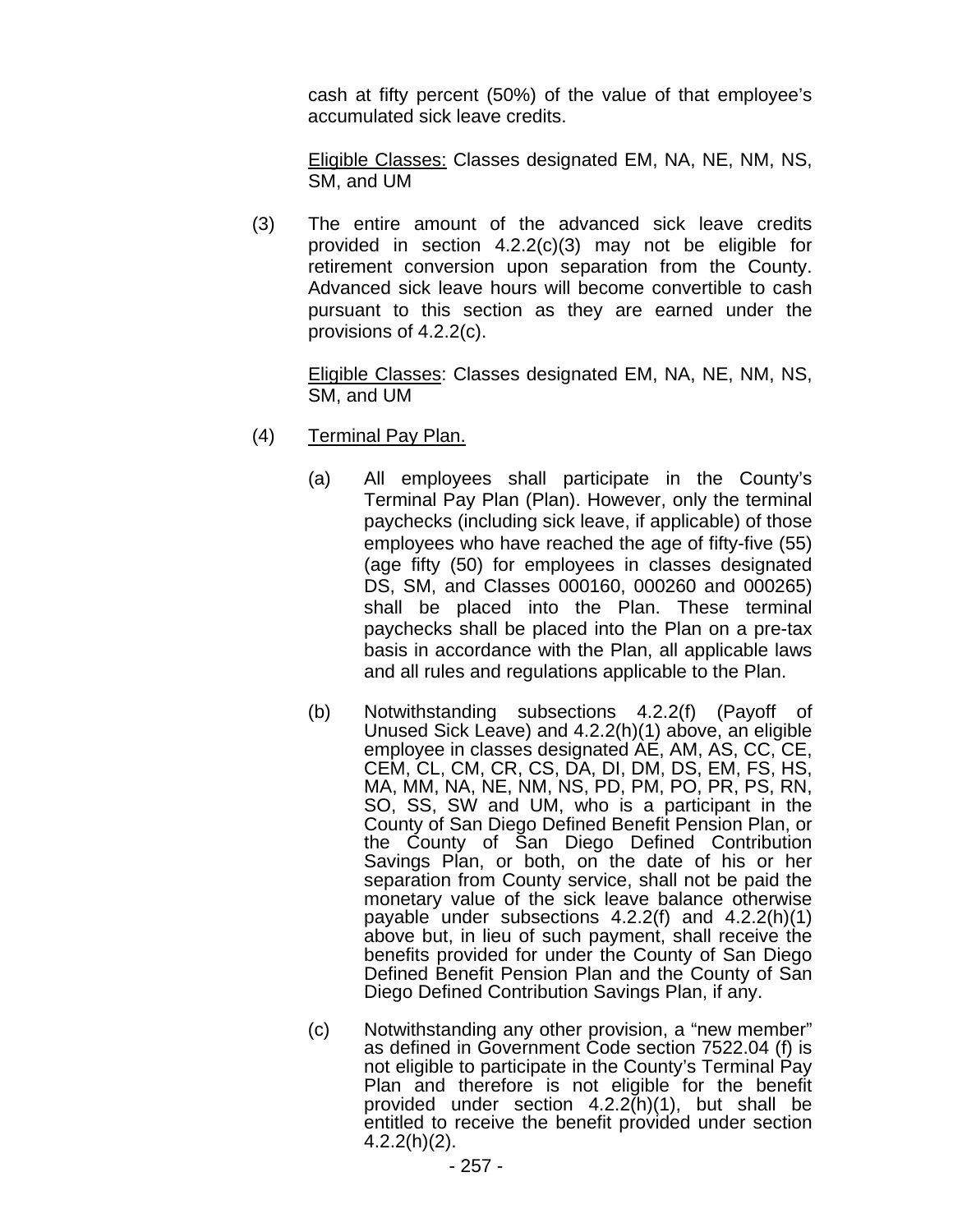(Amended 10/14/16; Ord. No. 10439) (Amended 06/22/18; Ord. No. 10549)

- (i) Cancellation and Restoration of Sick Leave Credits.
	- (1) An employee's sick leave credits shall be canceled, subject to subsection (i)(2) below, upon separation from County Classified Service, or upon changing from a biweekly rate of pay.
	- (2) Employee sick leave credits accrued at time of separation, and which have not been subject to payout, shall be restored under the following conditions:
		- (a) An employee returns to duty within three (3) years after separation because of layoff or disability retirement; or
		- (b) An employee returns to duty within twelve (12) months following separation from temporary or seasonal employment; or
		- (c) To the extent that recovery is made by the County either through Workers' Compensation Act benefits or claim against a responsible third party, of compensation, including any salary, vacation, sick leave and retirement credits paid an employee during absence on sick leave. Restored credits shall be computed on the basis of the employee's wage rate granted as sick leave during the time of absence. Credits shall be restored in full hour units with fractions of an hour disregarded.

## (j) Sick Leave Incentive Overtime Reduction Pilot Program: DS Classes Only.

(1) Eligibility for Annual Cash-Out.

To be eligible for the annual cash-out program, an employee must have a sick leave balance of at least one hundred and fifty (150) hours in the payroll period immediately preceding the payroll period in which the cash-out payment is made. Further, the employee must have at least ninety-nine (99) hours of sick leave remaining in the employee's balance after the cash-out payment is made.

(2) Sick Leave Cash-Out Schedule.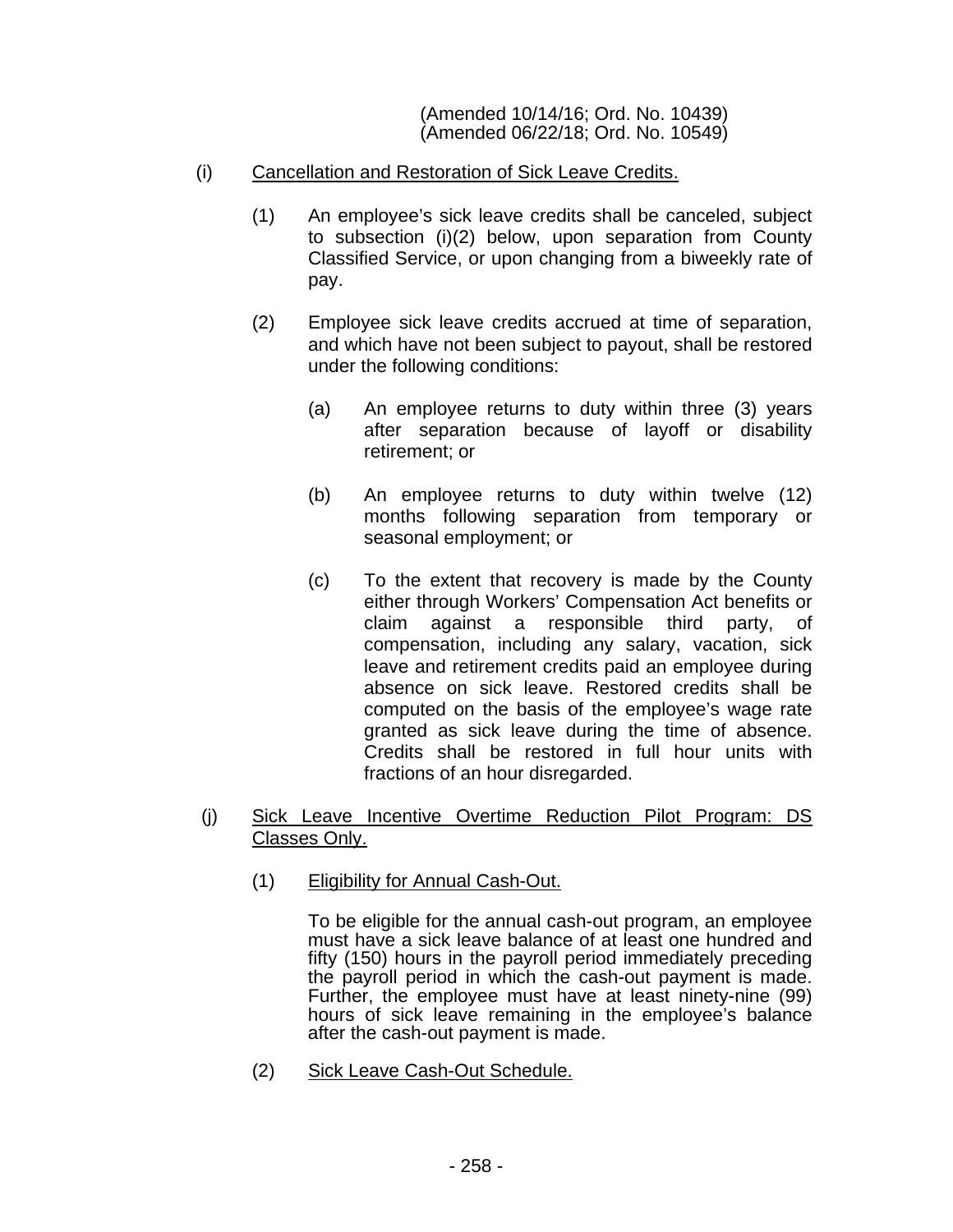An eligible employee will have the option to cash out a portion of the employee's sick leave balance based on the six usage levels set forth on the following schedule:

| <b>Maximum Annual Usage</b> |                        | <b>Number of Hours</b><br><b>of</b><br><b>Cash-Out</b> |
|-----------------------------|------------------------|--------------------------------------------------------|
| Level 1:                    | 0 to 8.5 hours         | 51.0 hours                                             |
| Level 2:                    | 8.5+ up to 17.0 hours  | 42.5 hours                                             |
| Level 3:                    | 17+ up to 25.5 hours   | 34.0 hours                                             |
| Level 4:                    | 25.5+ up to 34.0 hours | 25.5 hours                                             |
| Level 5:                    | 34.0+ up to 42.5 hours | 17.0 hours                                             |
| Level 6:                    | 42.5+ up to 51.0 hours | 8.5 hours                                              |

# (3) Administration of Sick Leave Cash-Out Process.

- (a) Time Period for Determining Maximum Annual Usage. The employee's usage of sick leave shall be measured over twenty-six (26) pay periods beginning with payroll 01 in July and ending with payroll 26 of each fiscal year during which this pilot program is in effect.
- (b) Report of Eligible Employees. As soon as practicable following the end of the fiscal year, a report will be prepared listing employees who are eligible for sick leave cash-out. Each eligible employee will be notified of the maximum number of sick leave hours that he/she may opt to cash out.
- (c) Employee Options. An eligible employee may opt to receive cash for all, or a portion of, the hours on the annual sick leave cash-out eligibility report. The sick leave credits that are received by the employee in cash will be removed from his/her sick leave balance.
- (d) The administration of this program is subject to the rules and regulations of the Auditor & Controller.

(Repealed 01/18/08, Ord. No. 9912) (Added 01/18/08, Ord. No. 9912) (Amended 01/10/14, Ord. No. 10314) (Amended 07/01/19, Ord. No. 10609)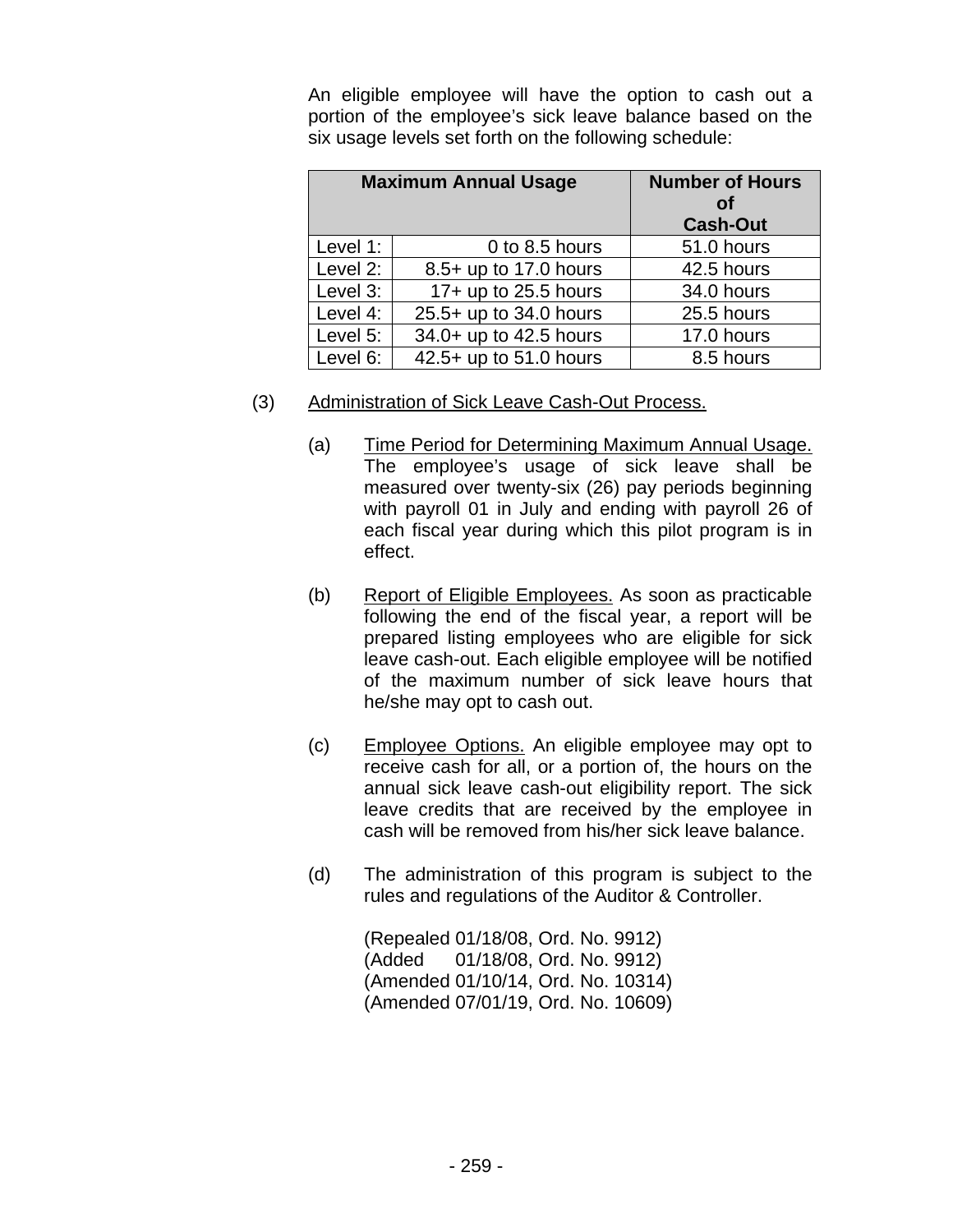This page is left blank to accommodate future changes.